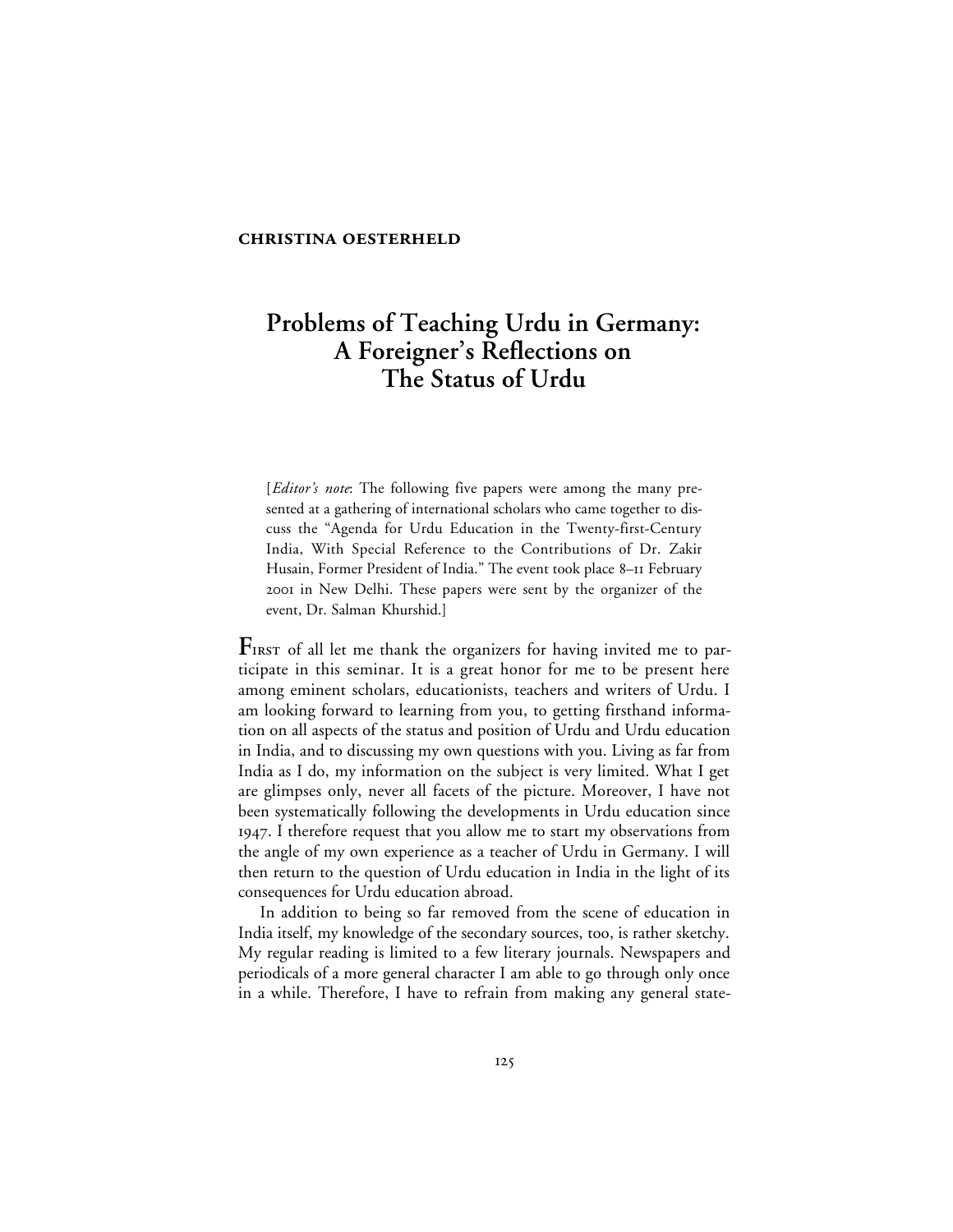ments on Urdu education. All I can present here are a few stray observations and impressions. These may add nothing new to the overall picture—nevertheless my distant and alien perspective could perhaps serve to question certain given perceptions.

As a whole, you will notice that my contribution consists mostly of questions. Some of them may sound critical or provocative to you. It is not my intention, however, to hurt anybody's feelings. I am well aware of the fact that all statements concerning the status of Urdu in India are of a very delicate nature because the discourse is emotionally charged and is related to a number of non-linguistic and non-literary issues. I therefore ask you not to misunderstand my bluntness and outspokenness. It is born from a deep attachment to Urdu—the language, the literature and the culture.

After these preliminary remarks, let me briefly outline the situation of Urdu teaching and Urdu studies in Germany. As you are going to see very soon, many of the problems we are facing in teaching and propagating Urdu in Germany are closely linked to the status—or nonstatus—of Urdu in India itself.

The majority of students learning modern South Asian languages do so for practical purposes. They intend to go to South Asia for anthropological field studies, for development projects, or to study source material in South Asian languages for historical research. Lately, some students with an Asian family background have been turning up to "go back to their roots," that is, to learn the language of their ancestors or at least one language of the respective region. Only a small number of students take an academic interest in the languages, their history and their literature—which is quite understandable keeping in view the limited scope of employment in the academic field. Consequently, most of the students want to obtain a working knowledge enabling them to communicate in their respective language.

According to a recent survey compiled by our institute, Urdu is at present taught at five German universities. This is quite an impressive number. But what does the number as such indicate? To get the whole picture, one has to consider the number of students and the number of periods offered in a course as well. And when we look at those figures, the picture turns out to be rather dismal. At most universities Urdu courses are offered as an appendix to courses of Hindi only. After doing their beginner's course in Hindi, or simultaneously, students get the chance to learn the Urdu script in addition. These courses usually comprise two hours a week for a year or two with the number of students varying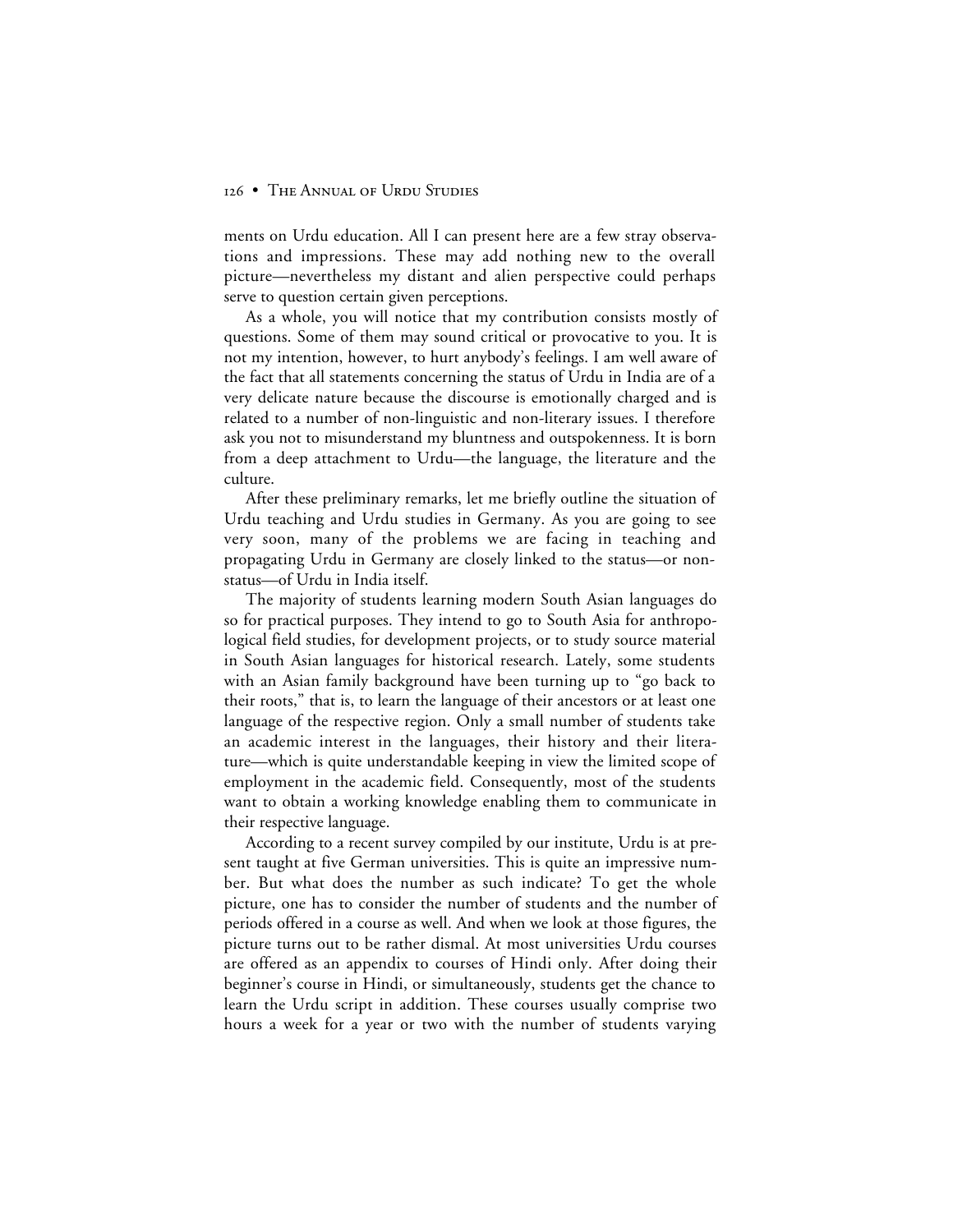### CHRISTINA OESTERHELD . I27

between two and five. A separate M.A. course in Urdu is offered, as far as I know, only at Heidelberg University. But here, too, most of the students opt for Hindi—or in smaller numbers Tamil and Bengali—as the first or only language of their studies. They are not to be blamed for their choices since, for a student of contemporary Indian affairs, a knowledge of Urdu is of almost no practical use. Therefore, the few Urdu students we have are either interested in historiography, especially of the nineteenth century, in the Muslims of India, or they intend to do their work in or on Pakistan. As you all know, Urdu has come to be identified with Pakistan and Hindi with India. (Urdu as an Indian language does not play any role at all in this common perception.) Moreover, outside of a small circle of specialists, Urdu is completely unknown in Germany. The average German has never heard of it and would not know " ke ye kis čiryā kā nām hai." Hindi, on the contrary, is easily associated with India, and the Devanagari script conveniently links Hindi studies with the, in Germany, traditionally very prominent Sanskrit studies—at least graphically.

In principle, there is nothing wrong in combining Hindi and Urdu courses at the foundational stage. In the first semester the common basic grammar of both languages can be taught side by side with both scripts. We experimented with this form of instruction a couple of years ago when we did not have a separate Hindi lecturer. After this one semester, however, there should be separate classes giving both languages their due share of attention. However, to my mind, any student mastering the complex grammar of Hindi-Urdu should know both scripts to enlarge his or her area of operation. And in view of the ever-decreasing funds available to universities, it is much more economical to combine Urdu and Hindi courses at the elementary level than to run them separately right from the start. Urdu, after all, is an Indo-Aryan language and shares the bulk of its basic vocabulary and its grammatical structure with standard Hindi, so why not make use of this commonality for the benefit of students and teachers alike? The problem is, however, that in most cases Hindi and Urdu are not treated on an equal footing. As mentioned before, at most German and other Western European universities Hindi is given more prominence than Urdu—in almost the same way as India is given more prominence than Pakistan. The status of the respective proclaimed state language clearly depends on the prestige and influence of the state backing it. The figures for a few universities amply illustrate this point. According to a survey compiled by R.L. Schmidt, University of Oslo, the figures for 35 universities in Europe, the U.S.A., Canada and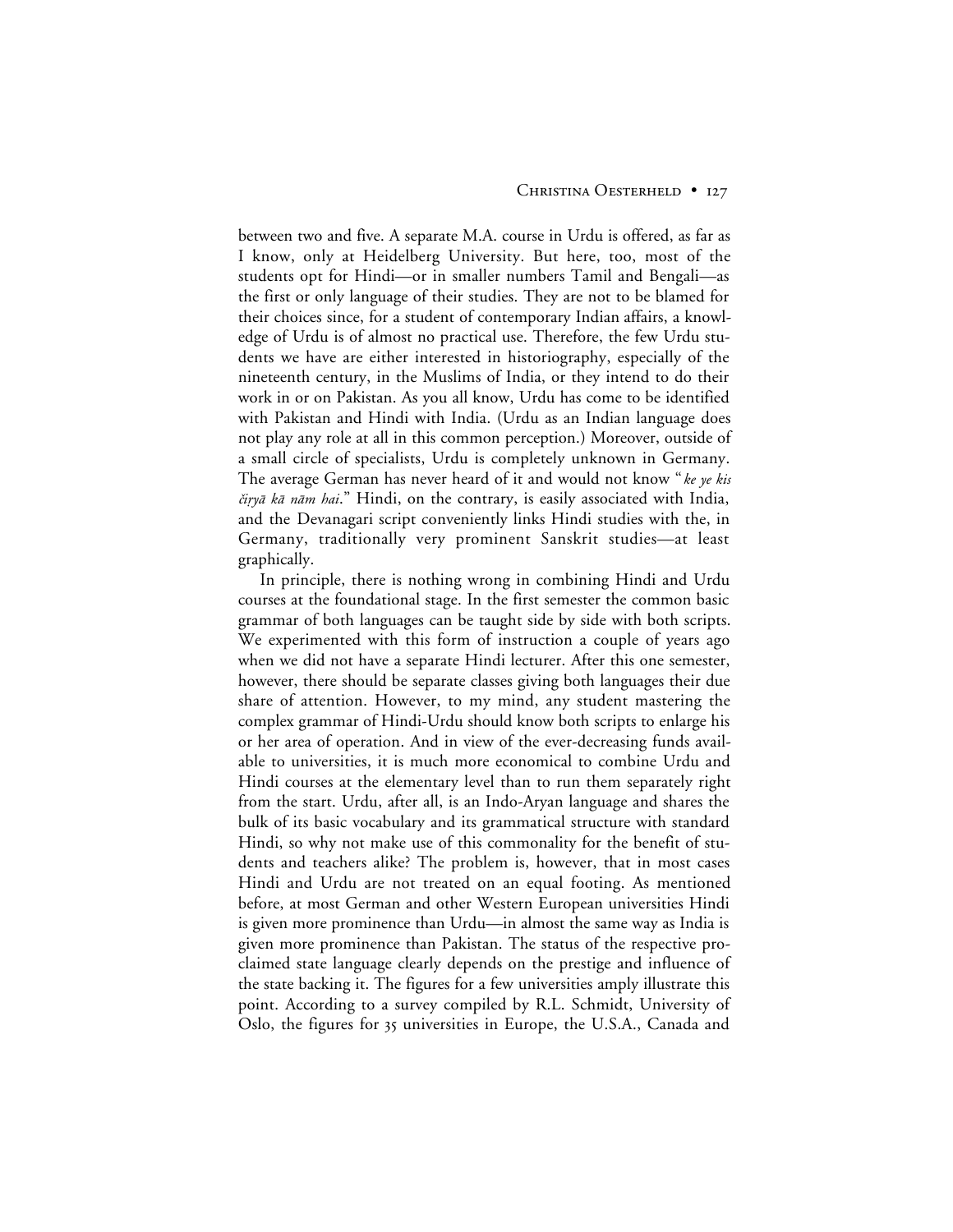Australia, are: 42 regular positions in Hindi; 17 regular positions in Urdu; 12 combined Hindi-Urdu positions; 690 students of Hindi; and 162 students of Urdu. As you see, Urdu as a second language in addition to Hindi has to make do with less teachers, less teaching hours, and less students. It is needless to say that this reduced view of Urdu results in a very restricted approach to the instruction of Urdu. As Alain Désoulières pointed out in a paper he read at a conference of Urdu teachers, much care has to be taken to provide the student with a linguistic awareness of the peculiar nature of Urdu in relation to Hindi on the one hand, and to Persian and Arabic on the other.<sup>1</sup>

While the position of Urdu at European universities thus mirrors the status of Pakistan vis-à-vis India, it also reflects the status of Urdu in India compared to that of Hindi. Much has been written about the sorry state of Urdu in India—in addition to the numerous articles in the Indian and Pakistani press, a number of articles and interviews were published in the 1995 issue of *The Annual of Urdu Studies* (No. 10). There is no need to add to the long list of grievances and accusations. It is well known how official neglect and discrimination finally discouraged Urdu speakers from getting their children educated in Urdu, which led to the vicious circle of diminishing opportunities for and declining interest in Urdu. Apart from these commonly known facts, let me just relate a few experiences I had in India as a foreign teacher of Urdu.

For some years I have been searching for teaching materials to be used in our Urdu classes. At present we have to rely on some Urdu courses written in English, for dialogues and texts mostly on M. Abdurrahman Barker's *Spoken Urdu*, <sup>2</sup> and on handouts prepared at our institute. The new *Teach Yourself Urdu* by D.J. Matthews and M.K. Dalvi, published by Hodder and Stoughton in 1999, caters to the needs of tourists rather than to those students seeking a systematic and profound knowledge of the language. Moreover, the sequence of vocabulary and constructions introduced is, at places, questionable and, as I was informed by our Pakistani language instructor, some of the phrases used in dialogue sound quite strange to a native speaker. Some older textbooks of Urdu written in

 <sup>1</sup> <sup>1</sup>See Alain Désoulières, "Problems of Teaching Urdu in France as a Mixed Language," The Annual of Urdu Studies 10 (1995), pp. 183-91.

<sup>2</sup> For a comparison of different Urdu textbooks, see Jan Marek, "The Teaching of Urdu in a Small European Country (Czech Republic)," *The Annual of Urdu Studies* 10 (1995), p. 195.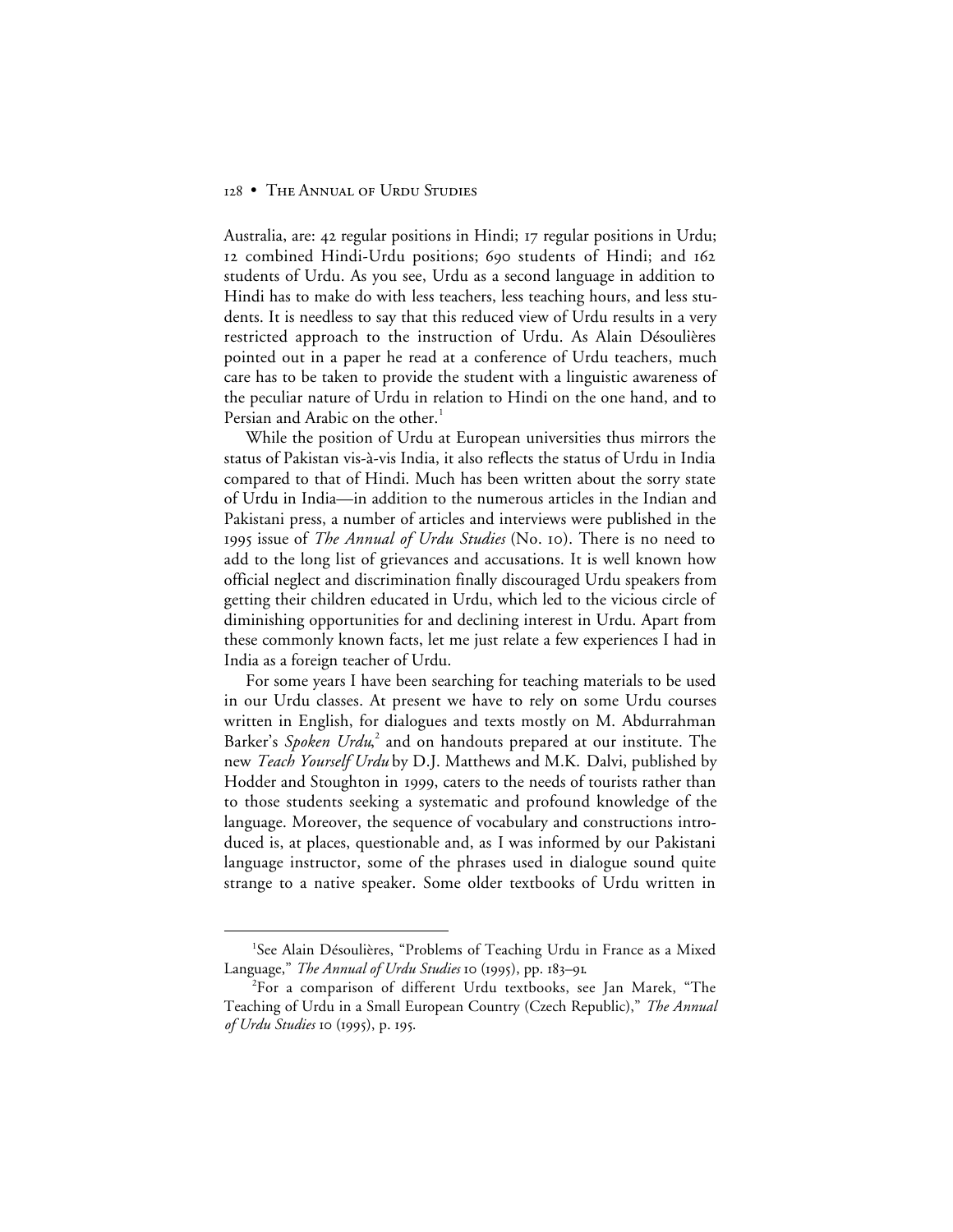#### CHRISTINA OESTERHELD • 129

German are not of much use in the modern context. To compile a beginner's course in Urdu in the German language, therefore, is one of my main current projects. In connection with this work I asked colleagues at universities in India and Pakistan for Urdu textbooks written for foreigners or non-native speakers. So far the response has been rather disappointing. The only suitable material I could get at all was from Pakistan. There, regardless of the quality of instruction offered, courses in Urdu for foreigners are conducted at several places, most prominent among them the National Institute of Modern Languages at Islamabad, the Punjab University at Lahore, and the Murree Language School. In North India, I did not come across any such courses or material. If there are any, I would be only too happy to learn about them. The situation may be quite different in South India, especially in Bangalore. The material I was able to obtain from the Central Institute of Indian Languages at Mysore was rather disappointing. Unfortunately, I have not yet had a chance to go to Karnatak. Any information on the teaching of Urdu in South India would, therefore, be extremely valuable for me. As far as Urdu primers for school children or other teaching aids are concerned, even such basic material is sometimes hard to get. Within the framework of a project on schoolbooks conducted by our institute we have, however, been able to collect a good number of textbooks, including Urdu primers, readers, and Urdu textbooks for different subjects. I will refer to them later.

As the state of affairs appears to be at present, a foreigner with no prior knowledge of Hindi has to turn to Pakistan when he or she wishes to learn Urdu (apart from taking private tuition). Moreover, it is difficult to buy even an Urdu daily or weekly newspaper outside the Urdu Bazaar in the very cradle of *urdū-e mu'allā* (i.e., Delhi). Leaving aside certain quarters or neighborhoods inhabited mostly by Muslims, Urdu has become almost invisible in India.

Since 1947 Urdu has come to be the language of the Muslims in India, no doubt. But who are the Muslims who are reading and writing Urdu and getting their children instructed in Urdu? What is the state of primary education in Urdu in U.P., Bihar and other North Indian states? And what about the situation in South India? It would be very interesting to get precise statistical data regarding these questions. Some data has been provided in Ather Farouqui's article "Urdu Education in India, Four Representative States.<sup>33</sup> The figures given in the article are not sufficient,

 $\frac{1}{3}$ <sup>3</sup> Economic and Political Weekly 2 April 1994, pp. 782-5.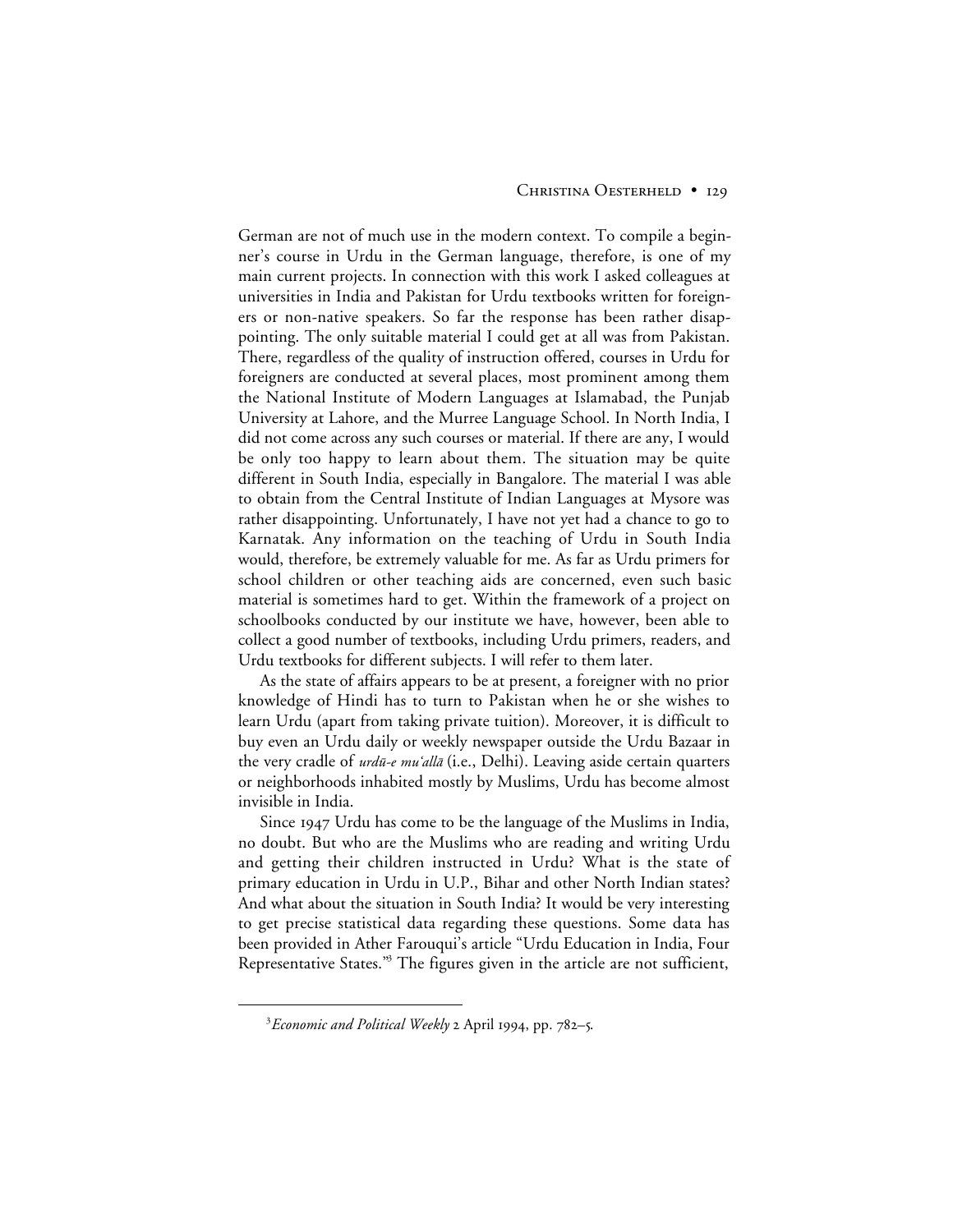however, to get an overall picture of the situation prevailing with regard to Urdu education. During the last decades, research on Indian Muslims has broken up the monolithic picture of the community and shown its differentiation along social, ethnic and cultural lines. Has similar research been carried out with regard to the language behavior of different Muslim groups and their attitude toward Urdu in particular? How is the fact that Urdu education is better off in Maharashtra, which is stated by several authors, to be explained? Ather Farouqui remarks that in Maharashtra even middle-class Muslims prefer Urdu education for their children and he offers as an explanation "that the Muslims of Maharashtra in general, and of Bombay in particular, hail from business communities."<sup>4</sup> What does this explain? Why does the business community take more interest in Urdu than other communities? Is it because this community is more or less self-employed and therefore does not have to rely on employment in governmental institutions, civil service, etc.?

The main question in the present context seems to me to be whether Urdu in India will be able to maintain—or to recover—the role of a functional language in a broader, public context, or will it be reduced to a cultural symbol, a language of religious, and to some extent, literary discourse? Urdu has been declared the second state language in, as far as I know, three states of the Indian Union. In the Urdu press it is often lamented that these declarations did not have any practical consequences. Unless Urdu will really be used for official purposes in certain areas, I do not see any future for it as a functional language. Here, some kind of vicious circle can be perceived. Since  $1947$  the role of Urdu has systematically been reduced by the authorities in its heartland, and at the same time most of the Urdu-wallahs themselves have adopted other languages (Hindi, English) as functional languages in their dealings with officials, and in education, trade, etc. (By the way, none of the children of my Urdu teaching colleagues at Indian universities whom I happened to meet knew how to read or write Urdu!) Shamsur Rahman Faruqi put it very harshly:

However, if the existence of Muslims is tied up with Urdu, but they cannot exert themselves individually to preserve it, then concessions and academies and scholarships by the government are not likely to improve Urdu's affairs. The fact is, individual Muslim efforts on this count have

 $\overline{4}$ <sup>4</sup>*Ibid.*, p. 785.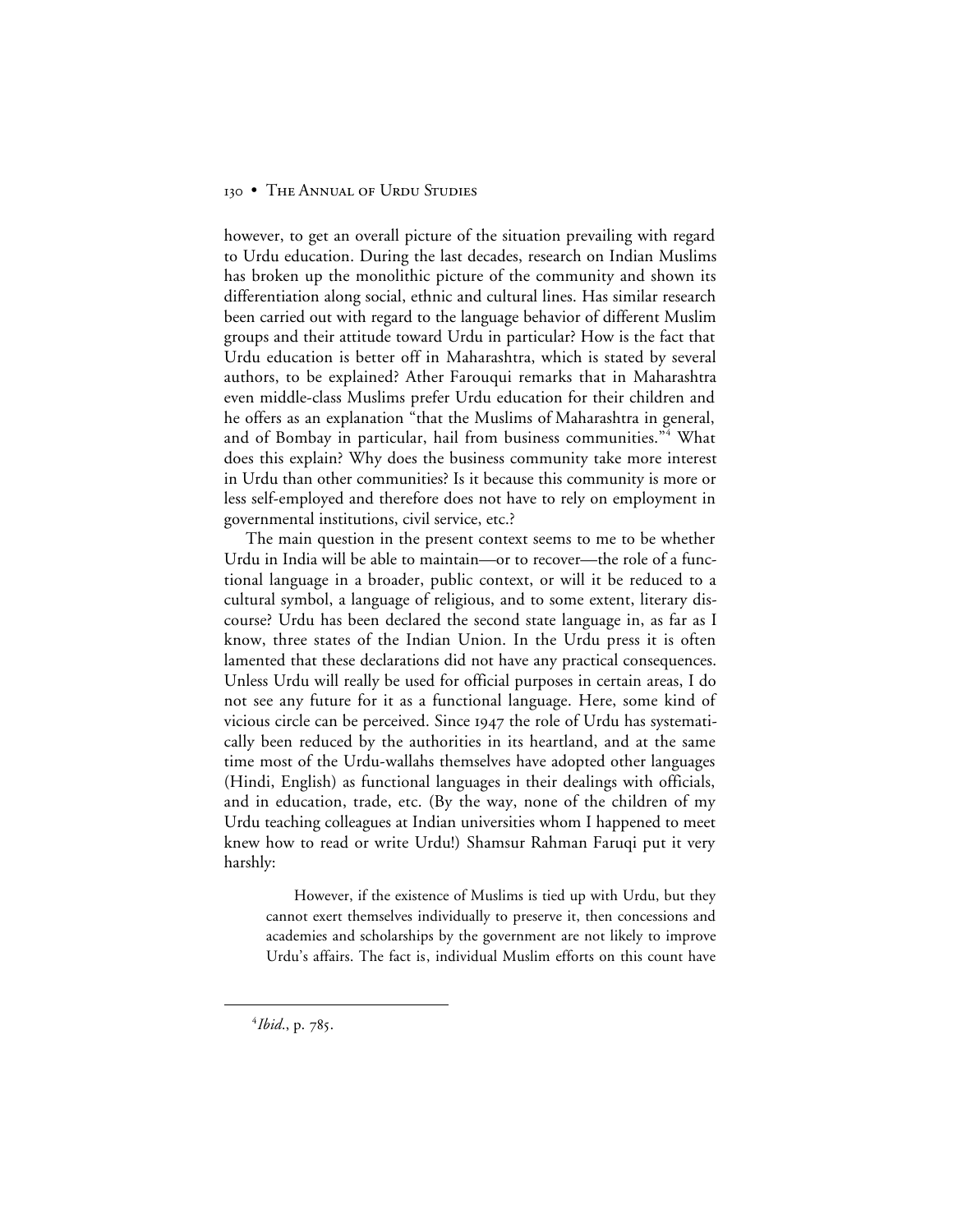been negligibly small. Muslim intellectuals especially have played a most disappointing role in this regard. Not only did they not have Urdu taught to their children, but also found the stupidest reasons for their inaction. Eventually, this has made the problem even worse.<sup>5</sup>

C.M. Naim cites one of the explanations often put forward: "... your parents would not find any Urdu-medium primary or secondary school in the city, not to say the neighborhood, and if they did, it would be so bad they would not send you to it."<sup>6</sup> Qurratulain Hyder put it more ironically in her novel *Čāndnī Bēgam*: "Hān t<sup>h</sup>īk hai tum un kō par<sup>h</sup>ā diyā karo urdū. Magar baččē b<sup>h</sup>ī kyā kyā paṛ<sup>h</sup>eṅ. Aṅgrēzī, hindī, firanč. Ab urdū b<sup>h</sup>ī paṛ<sup>h</sup>āʾūṅ?"<sup>7</sup>

In a highly competitive society, as the contemporary Indian is, parents, after all, have to think of their children's careers and job opportunities. There is nothing wrong with that. But if you intend to maintain a separate cultural identity symbolized by Urdu then some extra personal effort will have to be made. And if you expect Urdu to be employed for official purposes, then there must be people sufficiently proficient in Urdu to use the language in such contexts. Does such a class exist at all or will it have to be trained afresh? There can be no dispute about the fact that primary education in Urdu is the precondition for any further development of Urdu education and for the use of Urdu as a functional language. Would this not also imply that all Urdu-speaking parents should send their children to Urdu-medium schools, or at least to schools teaching Urdu as the first Indian language once these were made available? How many parents of the middle class would be willing to do so?

I fully agree with C.M. Naim's remark that the Urdu curriculum at Indian universities is not at all helpful in this regard.<sup>8</sup> It concentrates on literature (and here also not the latest authors and works) leaving aside functional aspects of the language and contemporary discourse in the humanities. The concept of Urdu as primarily, or even exclusively, a literary language—a language of love poetry at that—causes much damage to the way Urdu instruction is designed. And it helps in commercializing

 $\frac{1}{5}$ Quoted from an interview by Ather Farouqui, *The Annual of Urdu Studies* 10 (1995), p. 165.

<sup>6</sup> "The Situation of Urdu Writer: A Letter from Bara Banki, December 1993/February 1994," *The Annual of Urdu Studies* 10 (1995), p. 123.

<sup>′</sup>*Cāndnī Bēgam* (Delhi: Educational Publishing House, 1990), p. 138.

<sup>&</sup>lt;sup>8</sup>The Annual of Urdu Studies 10 (1995), p. 157.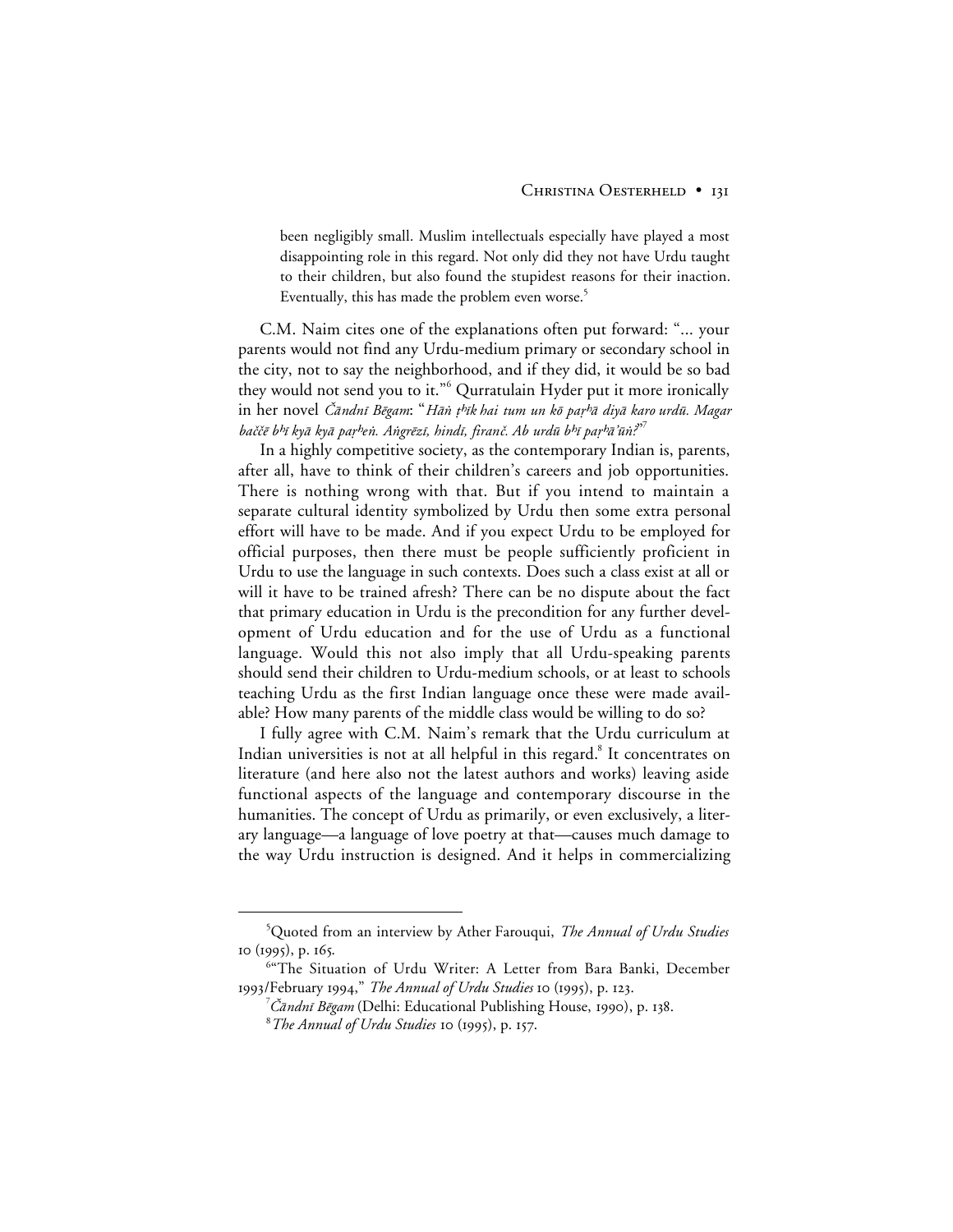and trivializing Urdu literature, particularly *ghazal* and *qavvālī*. In Qurratulain Hyder's words:

Ham nē mushā'ira qavvālī mārkit kō buhat istadī kya. Āp kō ye b<sup>h</sup>ī batlā saktē hain ke kis shāʻir kī istār vailū is vaqt kya hai. Kyūn-ke hindūstān mēn hamārī čahītī mādirī zabān urdū ab ēk intartainmint indastrī mēn tabdīl hō čukī hai.<sup>9</sup>

There is nothing in this view of Urdu that would attract young people aspiring for a career in modern society—unless they would like to become a part of this entertainment machinery themselves.

Many writers have observed that through madrasa education a new class of Urdu-knowing youth is produced. It would be interesting to study whether and how these two groups meet and bring fresh life to Urdu literature and Urdu culture. Have these lower-middle class or (formerly) backward Urdu-wallahs succeeded in creating their own press to voice their views and interests? Is there any serious dialogue between modernist intellectuals and the madrasa educated, apart from mutual attacks and emotional polemics? If not, then why not? Are not these Urdu-wallahs regarded as second rate by the upper strata of (Muslim) society and simply left alone, despite the fact that to widen its social background and area of operation is perhaps one of the last chances left to Urdu as a living language of India?

On the other hand, linking Urdu even more closely to predominantly religious education, as is done in the madrasas, may limit its scope even further. Urdu is the language adopted by many Indian Muslims as a symbol and carrier of their distinct identity, but it is not a language of religious literature only. Madrasas could play a vital role in Urdu education in all subjects. My knowledge of madrasa education is too limited to allow for any further comment. But from university professors I have often heard complaints about the lack of any knowledge of, for example, Urdu's literary heritage and contemporary Urdu literature on the part of madrasa graduates. Apparently they are also largely ignorant of any modern developments in science and the humanities. On the other hand, among the younger generations, madrasa graduates are said to be the only persons possessing a proper grounding in Urdu. Saiyid Hāmid has aptly described this dichotomy between madrasa graduates ignorant of the modern world and the graduates of English-medium schools ignorant of

 $\overline{a}$ 

 $^{\circ}$ Čāndnī Bēgam, p. 43.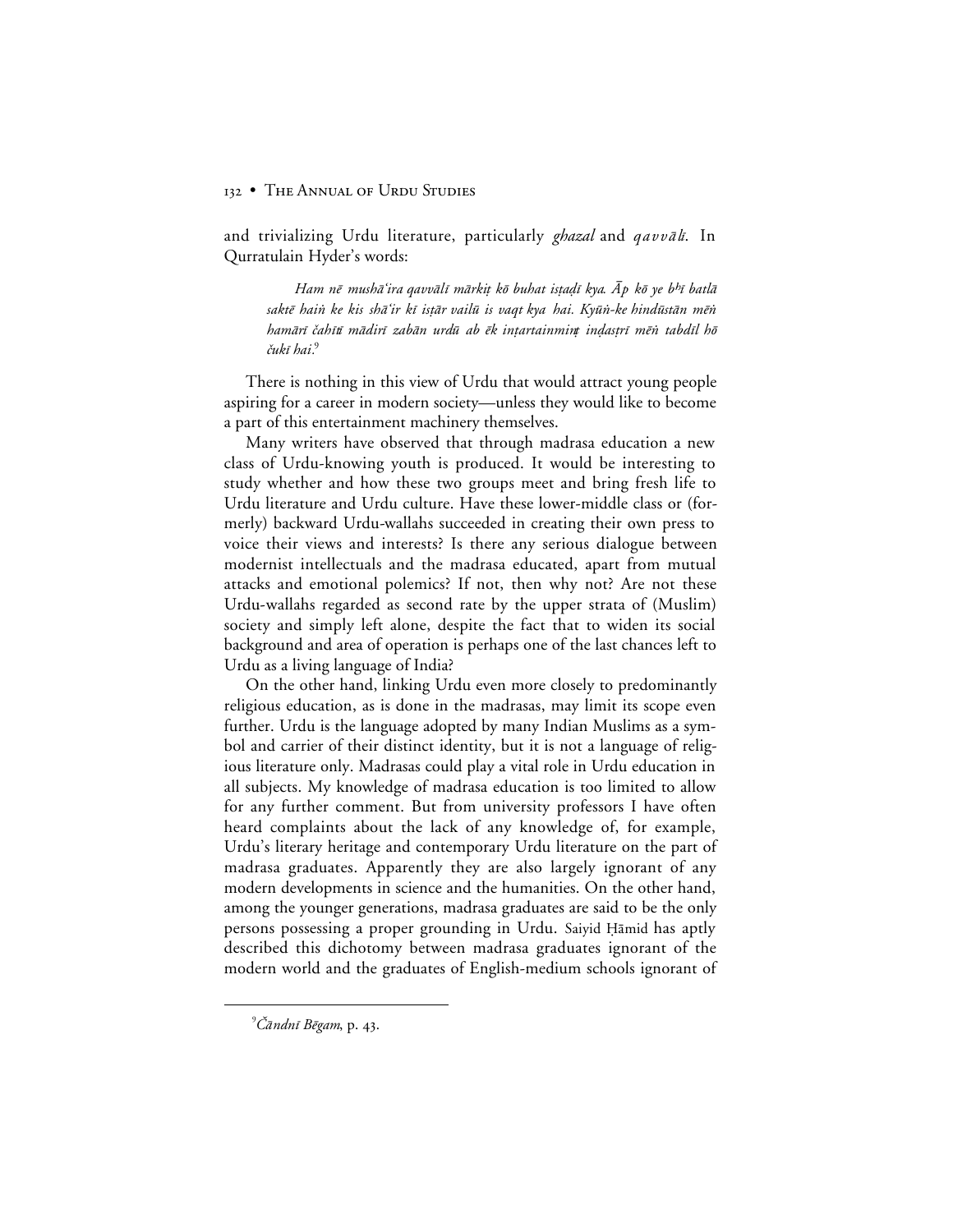their own cultural heritage.<sup>10</sup> I think that only dialogue and building bridges across the boundaries of ideologies, power politics, clashing interests and pride of place may help to overcome this impasse.

It appears that simultaneous efforts in several directions would be needed to revive Urdu as a language used for practical purposes. The following suggestions, as you may easily recognize, have been made time and again by various renowned scholars in India and abroad and I have just tried to combine them to include measures I deem necessary. In doing so I have deliberately refrained from mentioning any names because it seems to me that the discourse on Urdu in India is too personalized and emotional, and I do not want to add to the bad feelings that already exist.

Possible measures for reviving Urdu as a functional language:

– Use of Urdu as the medium of instruction for the children of those who regard Urdu as their mother tongue, as envisaged in Article 350A of the Constitution, and the teaching of Urdu as the first language to such pupils; preconditions: correct registration of language in census reports, etc.; dropping of Sanskrit from the three language formula as a compulsory "modern" language (responsibility of the state).

– Teaching of Urdu as an optional modern Indian language to children whose mother tongue is other than Urdu (responsibility of the state).

– Use of Urdu as the language not only of education, but also of administration, $11$  commerce, etc., by officials and by the population of those who claim to be speakers of Urdu, thus opening up job opportunities for persons educated in Urdu (responsibility of the state and of individuals, commercial units, etc.).

– Private efforts of Urdu-speaking parents to have Urdu taught to their children even if they opt for other languages in their children's formal education.

I was astonished to read in an article by Salman Khurshid that "there is of course a consensus among Urdu-speaking masses on not advocating education through Urdu medium at any level. This is perhaps an objec-

 <sup>10</sup>See his "Musalm≥nå- kµ Ta'lµmµ ¿∑rati√≥l aur ‰ar∑rµ Iqd≥m≥t," in Sih Råza Da'vat, Ishā'at-e Khuṣūṣī Hindūstānī Musalmān (26 March 1999), p. 65.

<sup>11</sup>Cf. the suggestions made by Syed Shahabuddin, "Status of Urdu in India," *Mainstream*, Annual (1988), p. 160.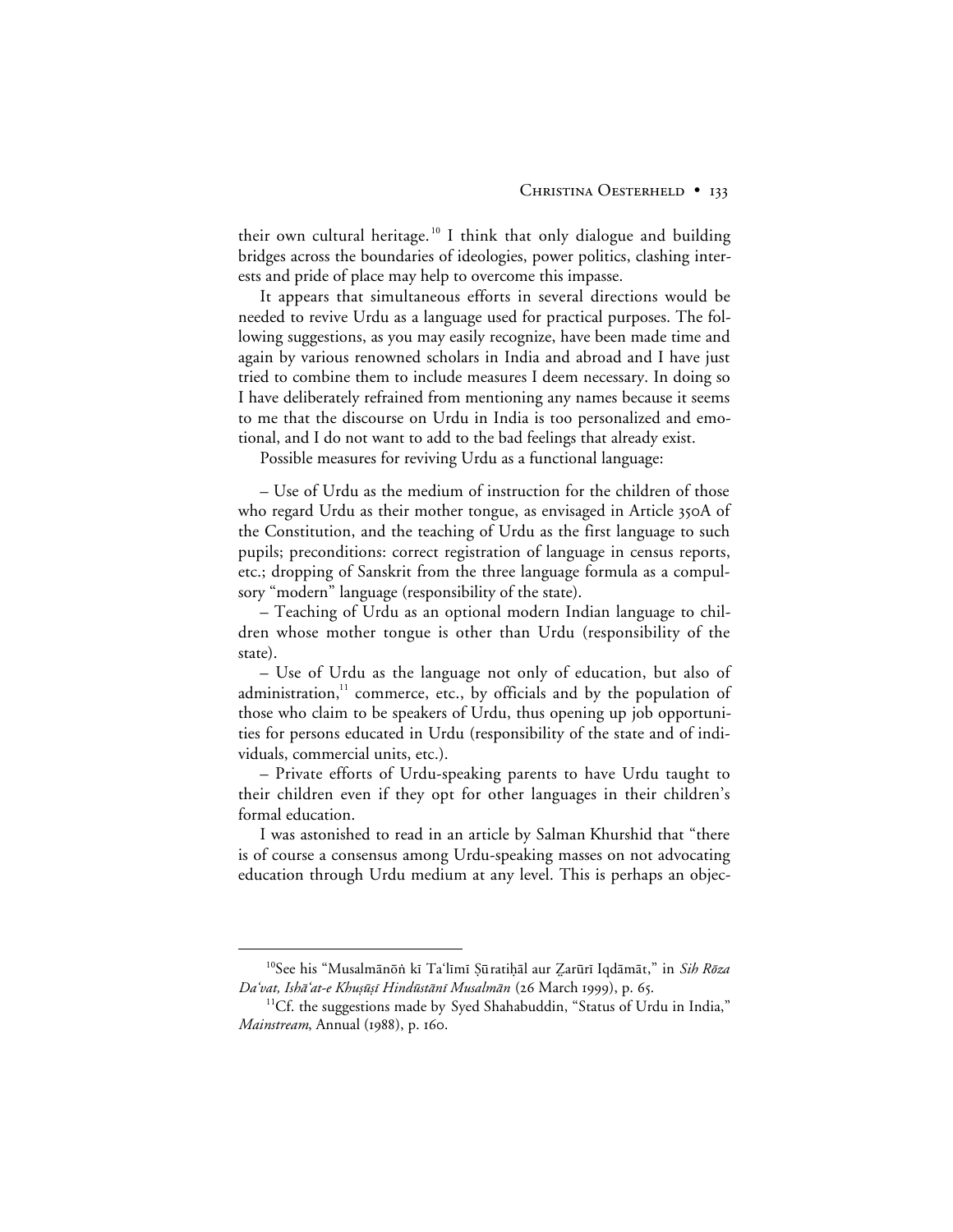tive and sound opinion."12 Is this assumption correct? Does it really reflect the attitude of the "masses?" Does it also pertain to the dini madāris? And what are the reasons for this rejection of Urdu as the medium of instruction? S.S. Desnavi named employment orientation as one of the reasons to opt for English, or for the respective state language, instead of Urdu.<sup>13</sup> Why is the situation different in Maharashtra where, according to Ather Farouqui, all subjects are taught through the Urdu medium in Urdu schools?<sup>14</sup> I would also like to know why there is such a vast gap between the figures of Urdu students in U.P. and in Bihar. One explanation for this may be the different attitudes of the state governments. But why is the "attachment of poorer section of Muslim society to Islam"<sup>15</sup> deeper in Bihar than in U.P.? Or are there other reasons why fewer Muslim parents send their children to *dīnī madāris* in U.P.?

One argument for not using Urdu as the medium of instruction is the lack of scientific terminology. Ather Farouqui, too, states this fact though he himself in his article pointed to the glossaries and dictionaries compiled at Osmania University.<sup>16</sup> Some of the terms coined in Hyderabad may have become obsolete, but new glossaries have been produced in India and Pakistan, and a good number of Urdu schoolbooks for various subjects, including science, have been published by the National Council for Educational Research and Training. Another set of textbooks produced by the Bureau for Promotion of Urdu is mentioned by S.S. Desnavi in the article referred to above. Therefore it should be possible to teach all subjects in Urdu if only the political and the parental will were there. It would be interesting to learn whether at all and where these books are used. In the case of Urdu readers and history books there may be ample scope for religious and cultural resistance to texts translated from other languages (Hindi or English) which may present a Hindu bias. Such problems should, however, be absent in books of mathematics and science.

Availability of books, too, seems to be a big problem. But it can be solved if persons of means and influence take an interest in the matter.

<sup>&</sup>lt;sup>12"</sup>Urdu: Mind the Language, Please," *The Nation* (Lahore), 13 May 1998.

<sup>13</sup>S.S. Desnavi, "Prospects of Urdu Education in India," *The Nation* (Lahore), 16 September, 1993, p. 15.

<sup>&</sup>lt;sup>14</sup>Ather Farouqui, p. 785.

<sup>15</sup>*Ibid.*

<sup>&</sup>lt;sup>16</sup>*Ibid.*, p. 782.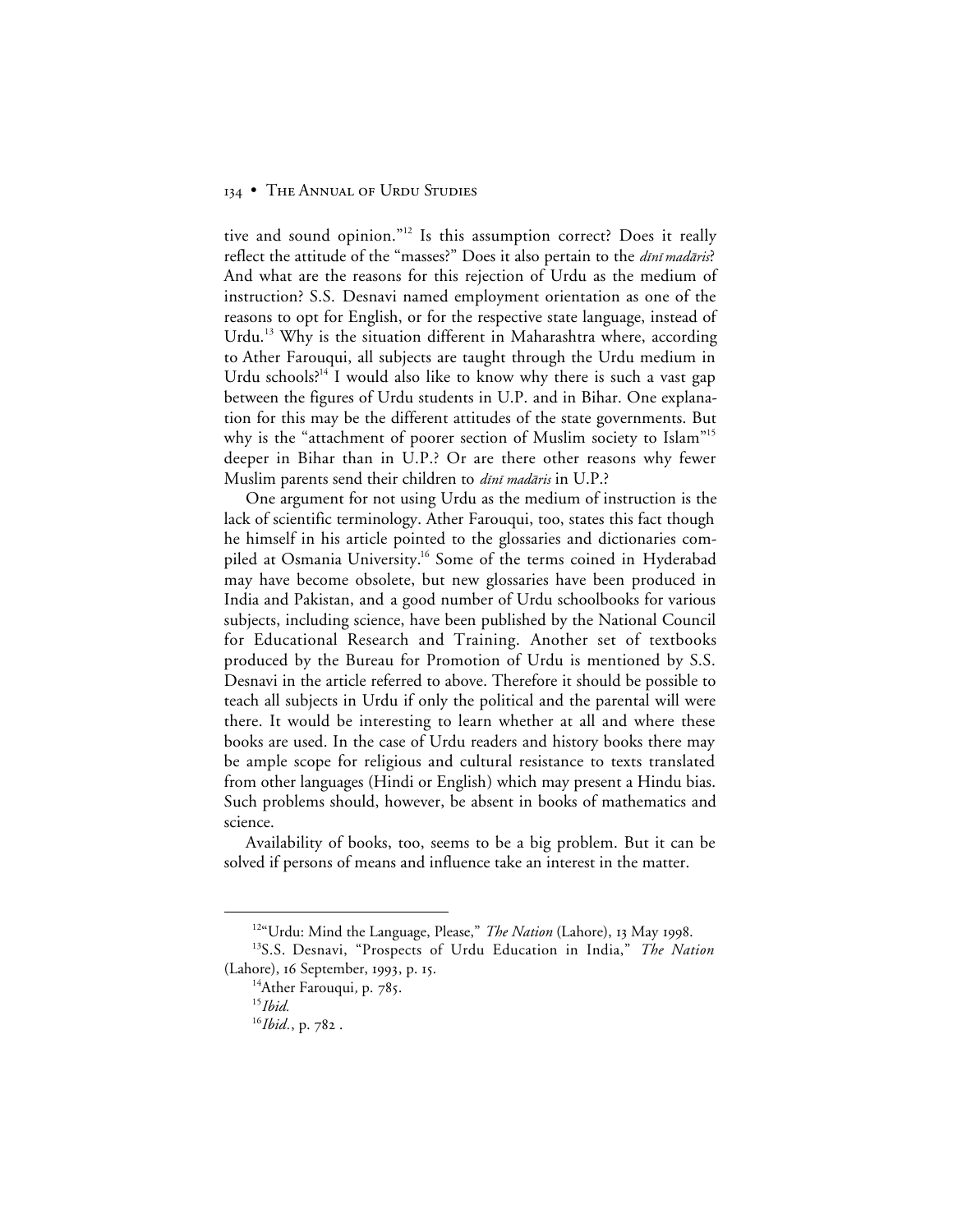#### CHRISTINA OESTERHELD • 135

In advanced science courses English would perhaps be the better choice, but this is a disadvantage faced by all institutions in the non-English-speaking world. In Germany, too, English as the medium of instruction in advanced science courses is currently being discussed. Scientific publications, international conferences and seminars, etc., use English anyway. Therefore, this problem is not restricted to Urdu-wallahs. However, elementary instruction in the sciences would probably yield better results if conducted in the mother tongue of the pupils.<sup>17</sup> On the whole, the formula suggested by S.S. Desnavi (i.e., Urdu as the medium of instruction up to Class VII with the regional language as a subject from Class III onwards, etc.; Urdu continued as the first language up to Class XII; medium of instruction for Class VIII to Class XII, regional language)<sup>18</sup> looks practicable to me. I would like to learn from you about the experience of institutions like the Maulana Azad Qaumi Urdu University and the Baba Ambedkar University, both in Hyderabad, where all subjects are taught in Urdu according to Saiyid Hāmid's article quoted above.<sup>19</sup> And what about distance education in Urdu? Are there any figures on enrollment and results?

The main reason for advocating English as the medium of instruction on all levels, of course, lies in the predominance of English in all higher spheres of education, administration and business. In accordance with this privileged position of English, education in any medium other than English is looked upon as second rate, and unfortunately the quality of education in other languages often is inferior to that offered in Englishmedium schools. But this has nothing to do with inherent weaknesses in the respective languages. It is the natural result of neglect and contempt. Now the question arises whether the social, political and economic status of children from the lower strata of society would get any better if English would be introduced as the medium of instruction in all schools right from Grade I. Without improving the overall situation in the respective schools, English alone will not be of any help. Furthermore, would children from non-English-speaking background be able to follow what is talked about at school? Would it really enable them to catch up with their

<sup>&</sup>lt;sup>17</sup>Cf. the article by Anis Čishti on the success of Urdu education in Maharashtra, "Mahārāshṭrā mēṅ Urdū Żari'a-e Ta'līm kī Kāmyābī," *Urdū Dunyā* (New Delhi)  $1:4$  (Oct.-Dec. 1999), pp. 35–7.

<sup>&</sup>lt;sup>18</sup>S.S. Desnavi, p. 16.

 $^{19}P.65.$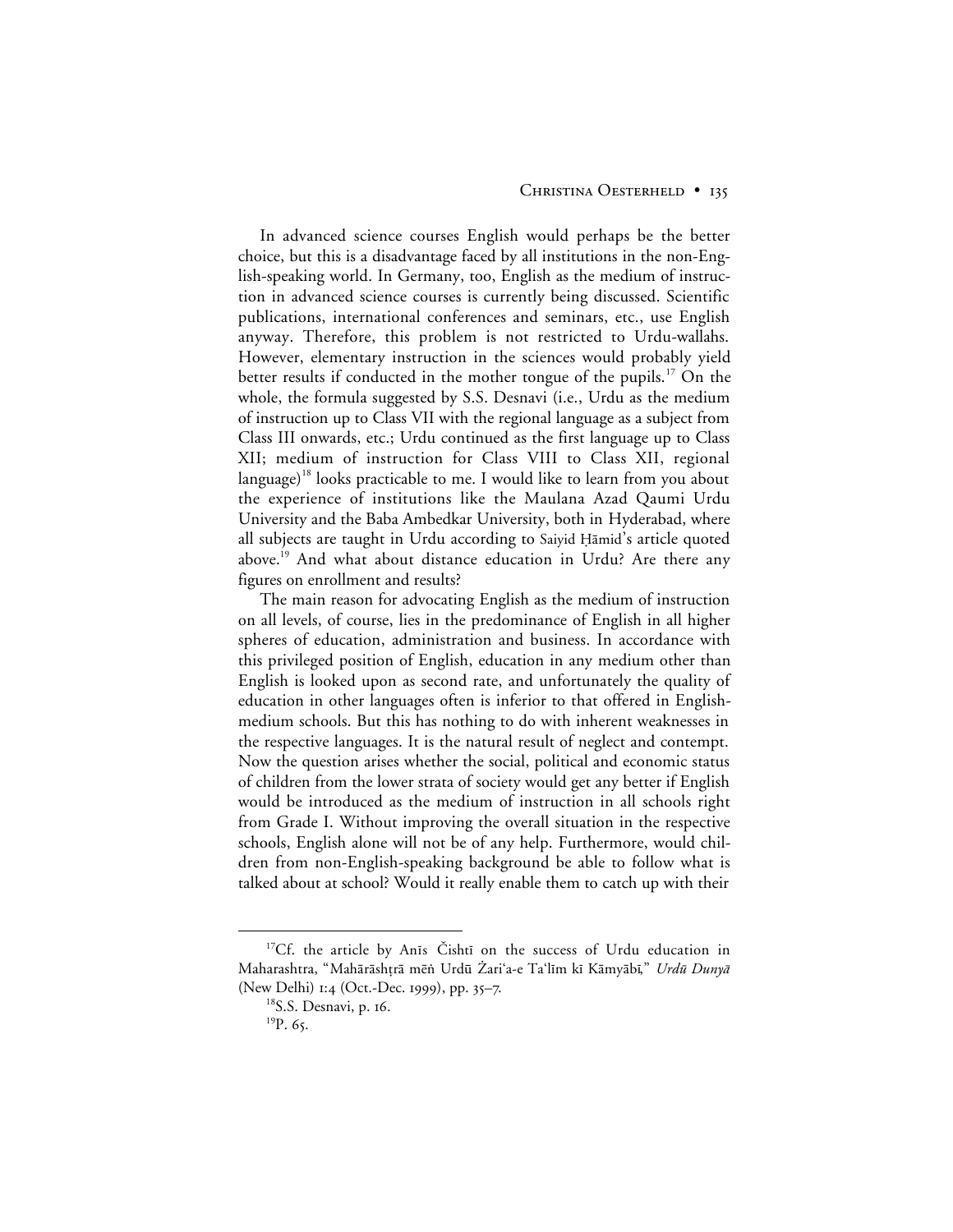better-equipped fellows, or would they not rather be doomed to complete failure right from the start?

Apart from those unable to catch up with English, will not all other students trained through English medium tend, later on, to conduct all their affairs in English? Will they not be proud to be unable to speak any Indian language properly? This at least is my experience with people "having English"—with the exception of writers, journalists, etc., using Indian languages and earning their living through them.

What could be the solution to this problem? Is it possible to train Indian pupils and students in such a way that they may be equally proficient in English and in an Indian language? Could this be achieved by teaching some subjects in English and some in the respective mother tongue? Or should English be taught only as a subject in the first two or three years? The urgency of this problem for Urdu is perhaps greater than for any other Indian language because it is closely connected with the survival of Urdu as a functional language. I fear that relegating Urdu to the role of a subject only, with English as the medium of instruction, will, in the not too distant future, deprive the language of its users/speakers. It could even accelerate the process of turning Urdu into a dead language that is of academic interest only.

Before I close my paper let me briefly turn to the attitude of Urduwallahs toward Hindi. The contempt or inferiority complex many Urdu speakers feel because Urdu as a functional language has been replaced by Hindi, is often matched by a "superiority complex" with regard to Urdu's literary heritage, the refinement and elegance of the language. In the long run, this contempt for Hindi will do Urdu no good. Ugly, heavy-sounding neologisms, irregularities and deviations from the rules can be found in spoken and written Urdu as well as in Hindi. And there is a lot in modern Hindi literature which can compare very well with modern Urdu literature. As long as élitist Urdu proponents demonstrate their arrogance with regard to lower-class Urdu-speakers and to Hindi language and literature, they are likely to cut off vital nerves guaranteeing the very existence of Urdu in India. Instead of rivalry, cooperation should govern the mutual relations between writers and scholars of Urdu and Hindi. (I am fully aware of the fact, though, that even among Urdu writers and intellectuals there is more rivalry than cooperation.) There are, of course, instances of such a fruitful cooperation and of an increasing number of translations from Hindi into Urdu. Therefore, I am very much in favor of translations or "transcriptions" of Urdu works into Hindi/Devanagari. I would, however, deeply regret if the Urdu script would be forsaken in